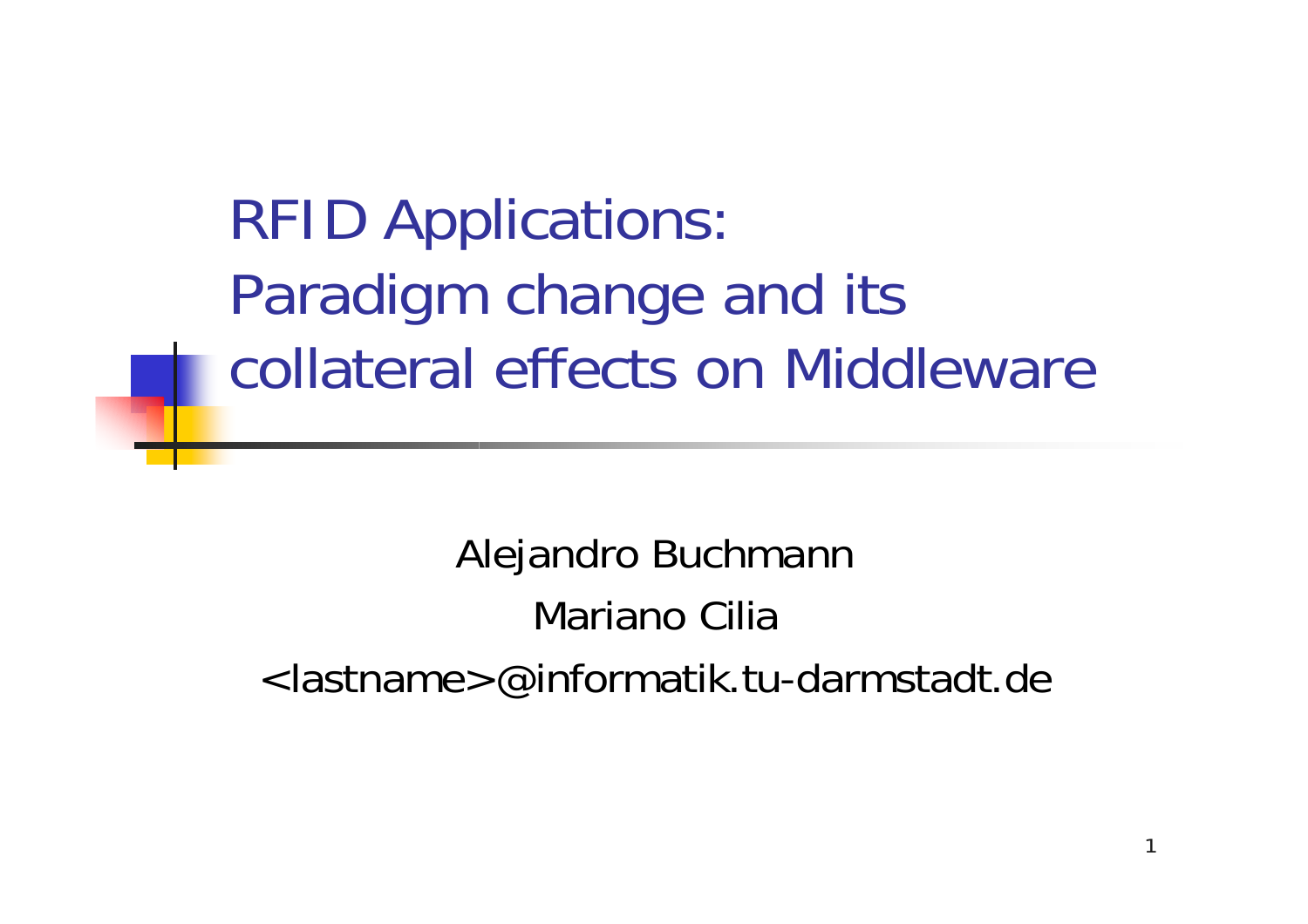#### Physical & Digital Worlds

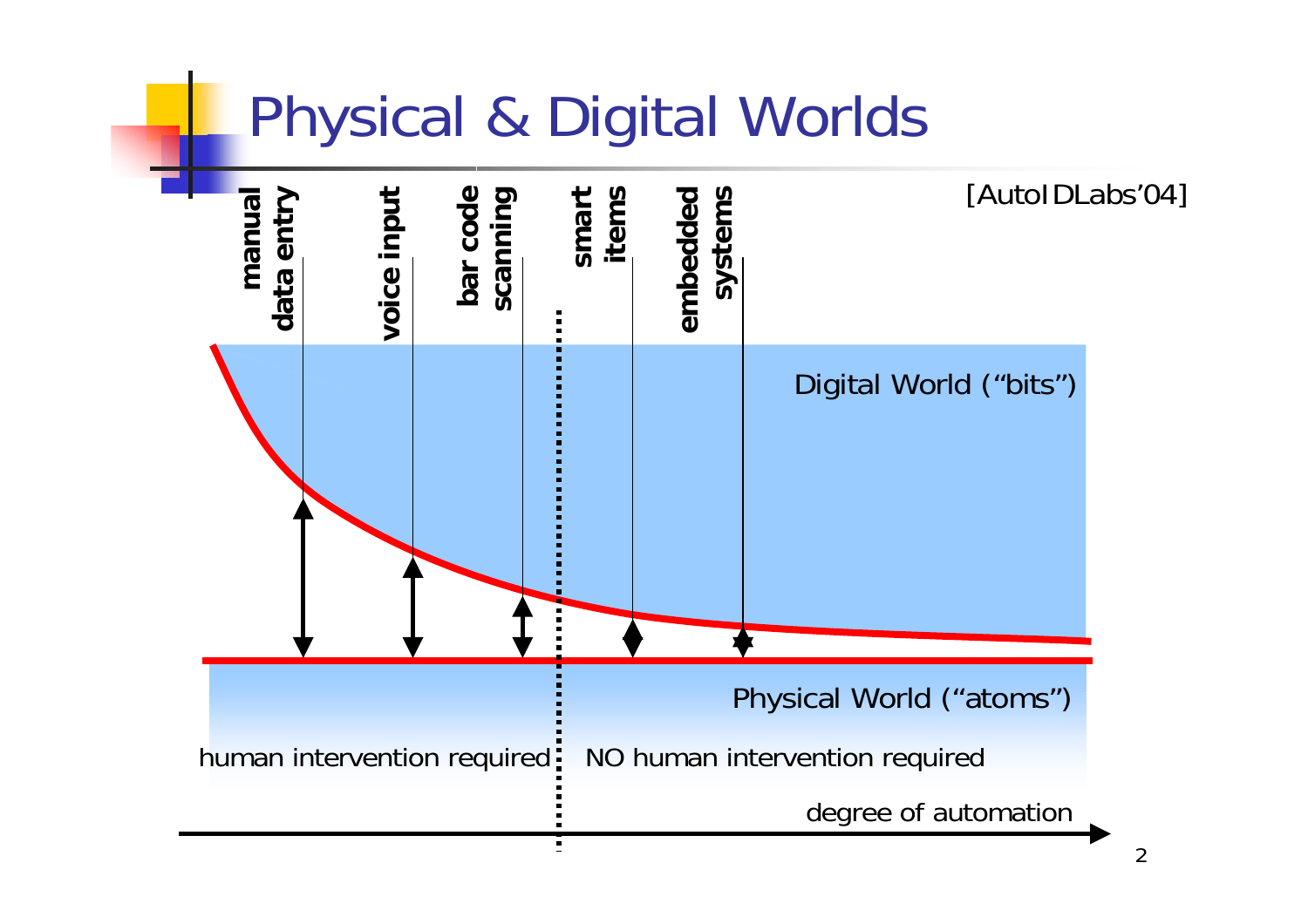# RFID – Use cases

- $\mathcal{L}_{\mathcal{A}}$  Badges/Smart keys
	- Grant or deny access
- **Agriculture** 
	- **Animal tracking**
- Toll roads
	- **Tracking and charging**
- **Asset Management** 
	- **Tracking of rack-mounted devices in large comp-centers**
- $\mathcal{L}_{\mathrm{max}}$  Maintenance
	- Aircraft intelligent toolbox, catering cart tracking
- **Supply Chain Mgmt** 
	- **Inventory control**
	- **Logistics, tracking and tracing**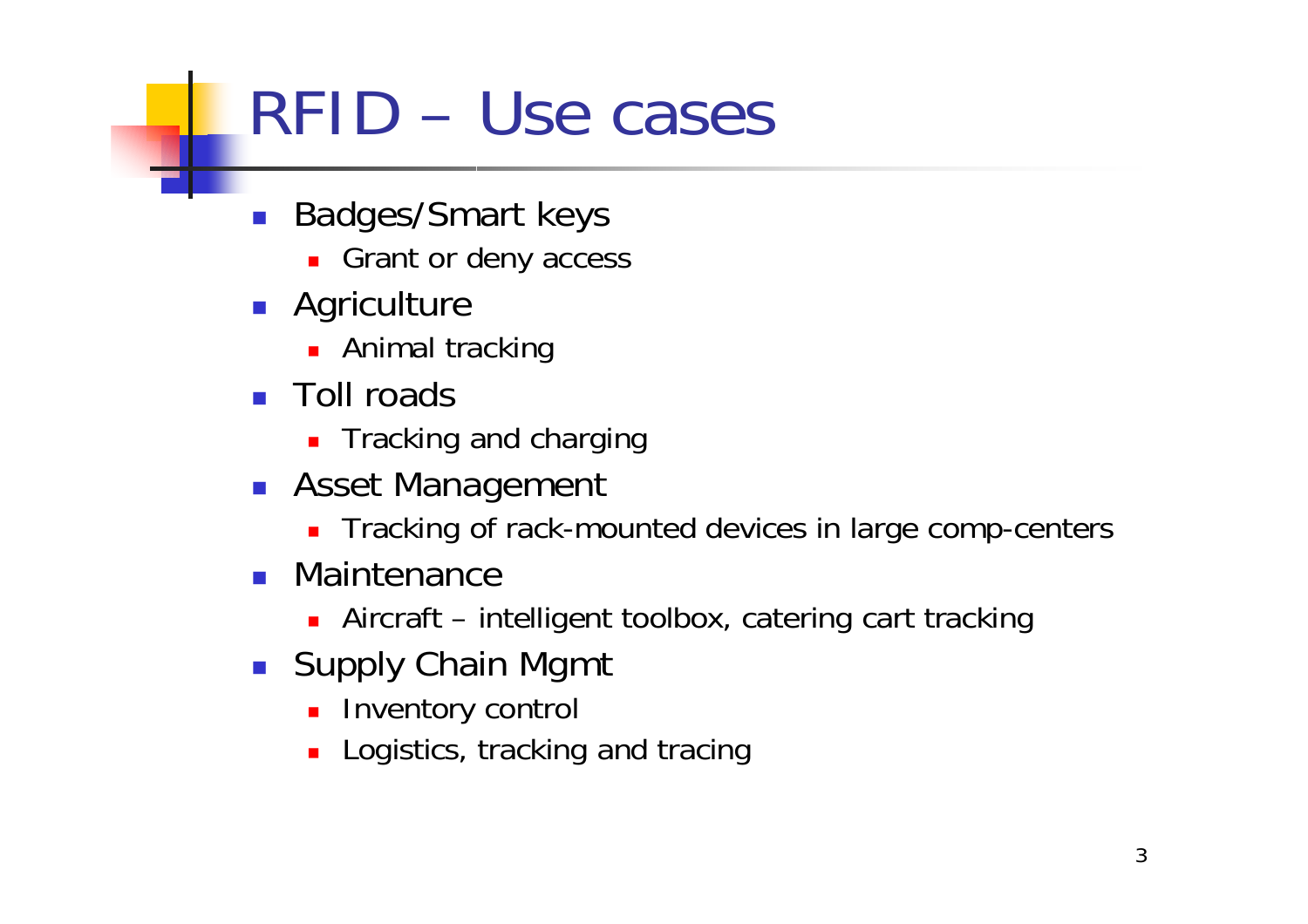# RFID & Supply Chain Mgmt

- $\mathcal{L}^{\mathcal{A}}$  Innovate ways to identify, locate and monitor goods as they travel through the supply chain of many industries
- **First Benefits (business view)** 
	- **Increase accuracy of orders**
	- **Reduce inventory handling cost** 
		- **Improve inventory handling**
	- **Fewer misplaced items (in warehouse)**
	- Reduce losses from theft (ca. \$31 Bi in 2002)
	- **Real-time enterprise / Information on-demand**

П …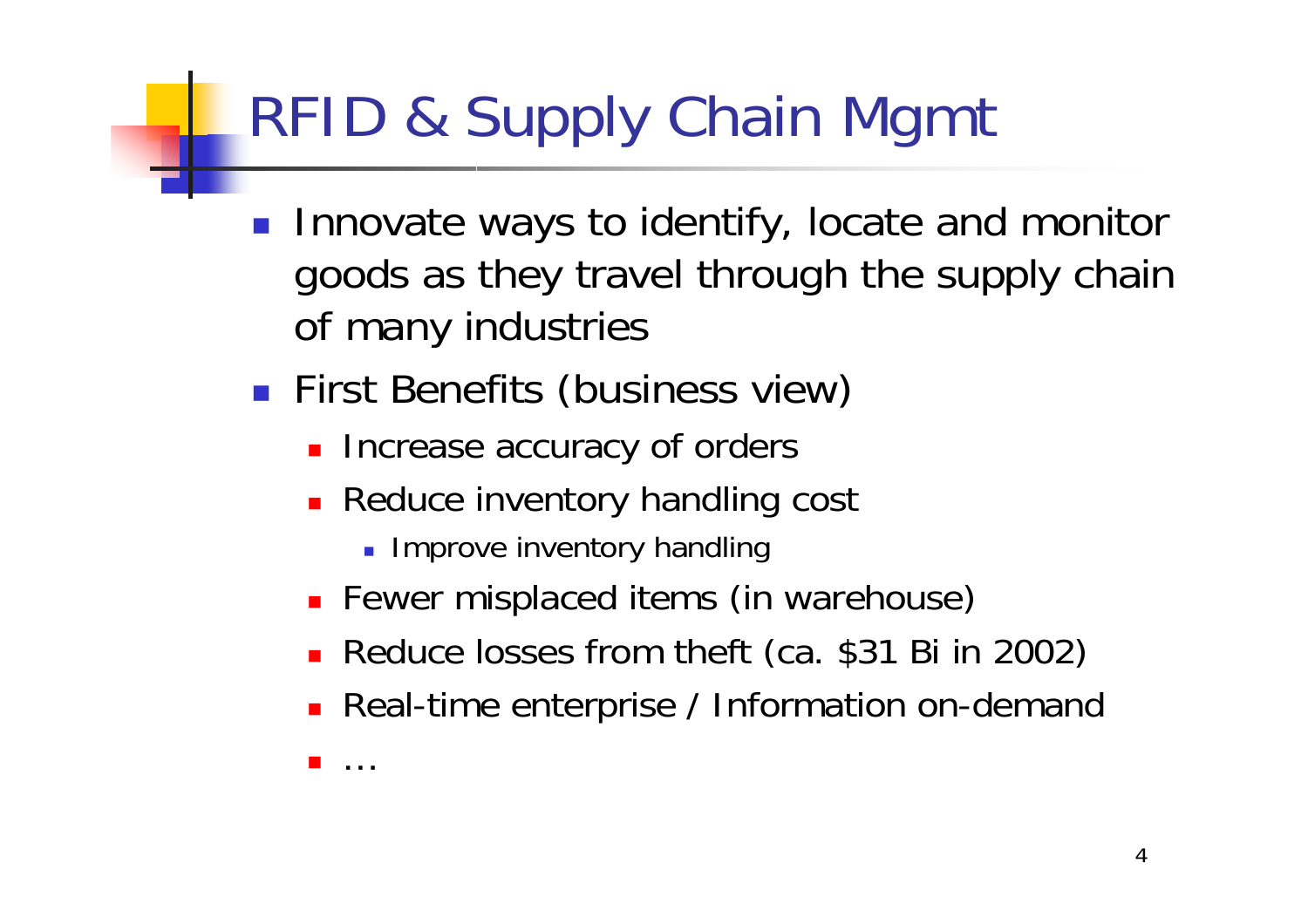# RFID & Supply Chain Mgmt (cont)

#### HOW THE AUTO-ID SYSTEM WILL AUTOMATE THE SUPPLY CHAIN

With Auto-ID technology, physical objects will have embedded intelligence that will allow them to communicate with each other and with businesses and consumers. Auto-ID technology offers an automated, numeric system of smart objects that revolutionizes the way we manufacture, sell, and buy products. Here's how it works:



**XPLANATIONS"** by XPLANE\*

Cheny Hydro

send to truck 34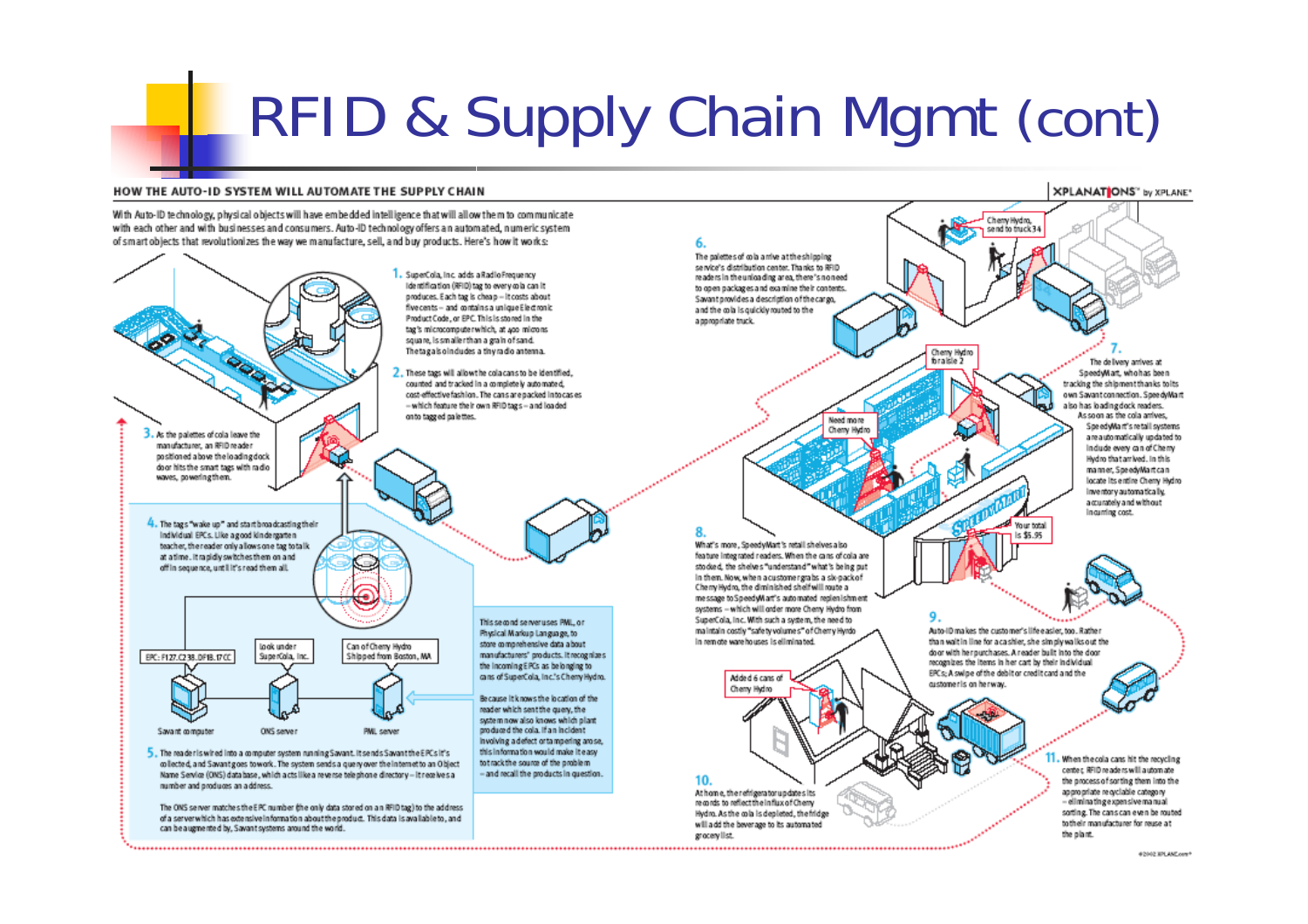## Traditional Applications

- $\mathcal{C}^{\mathcal{A}}$  Basically based on Request/Reply
	- Client application requests for data on a well-known source/database
		- $\blacksquare$  It fits
			- $\mathcal{L}^{\mathcal{L}}$ the imperative nature of C/S paradigm
			- programming language abstraction
- **Direct and synchronous communications** 
	- **Enforces tightly coupling of communication parties**
	- **Limits scalability**
- **Clients pull remote data sources** 
	- **Trade-off when data is dynamic** 
		- **Polling limits accuracy of data** 
			- Short polling interval  $\rightarrow$  waste resource
			- $\mathcal{L}_{\mathcal{A}}$ **Long polling interval**  $\rightarrow$  **increase update latency** 
				- **Unnecessary resource consumption**
- $\mathcal{L}(\mathcal{L})$ Need for asynchronous and decoupled operations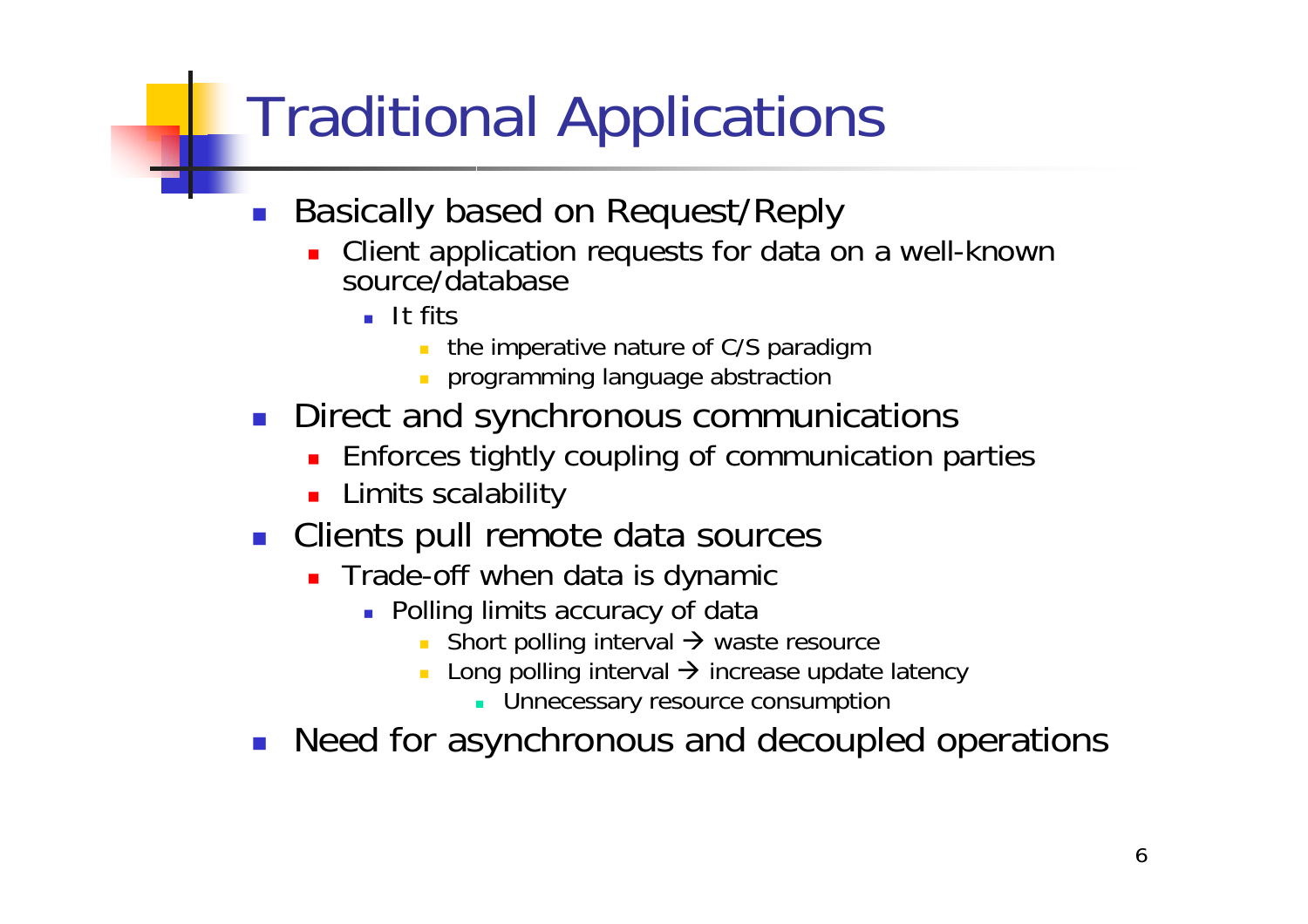

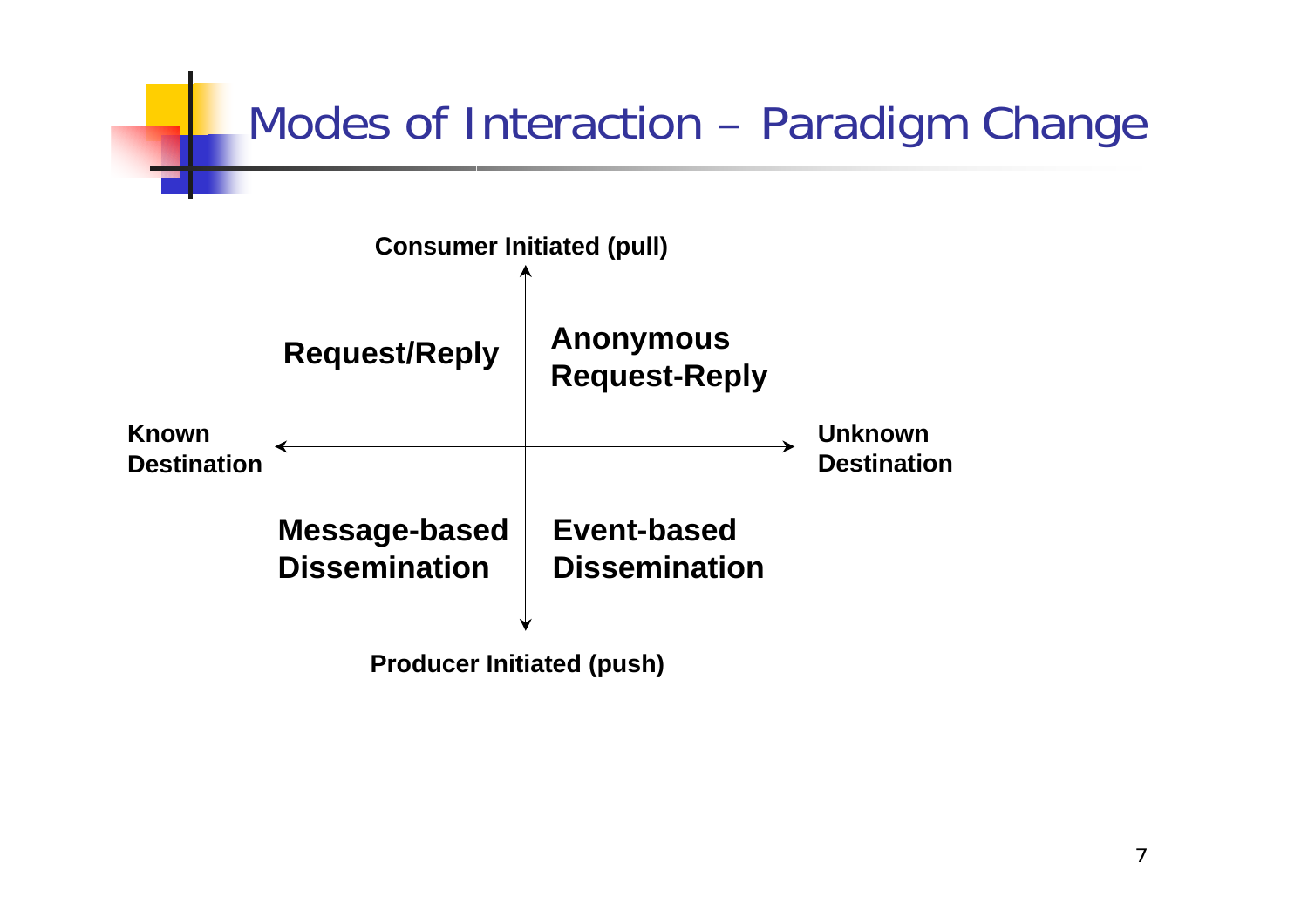



**Information flows fromproducer to consumer producer to consumer**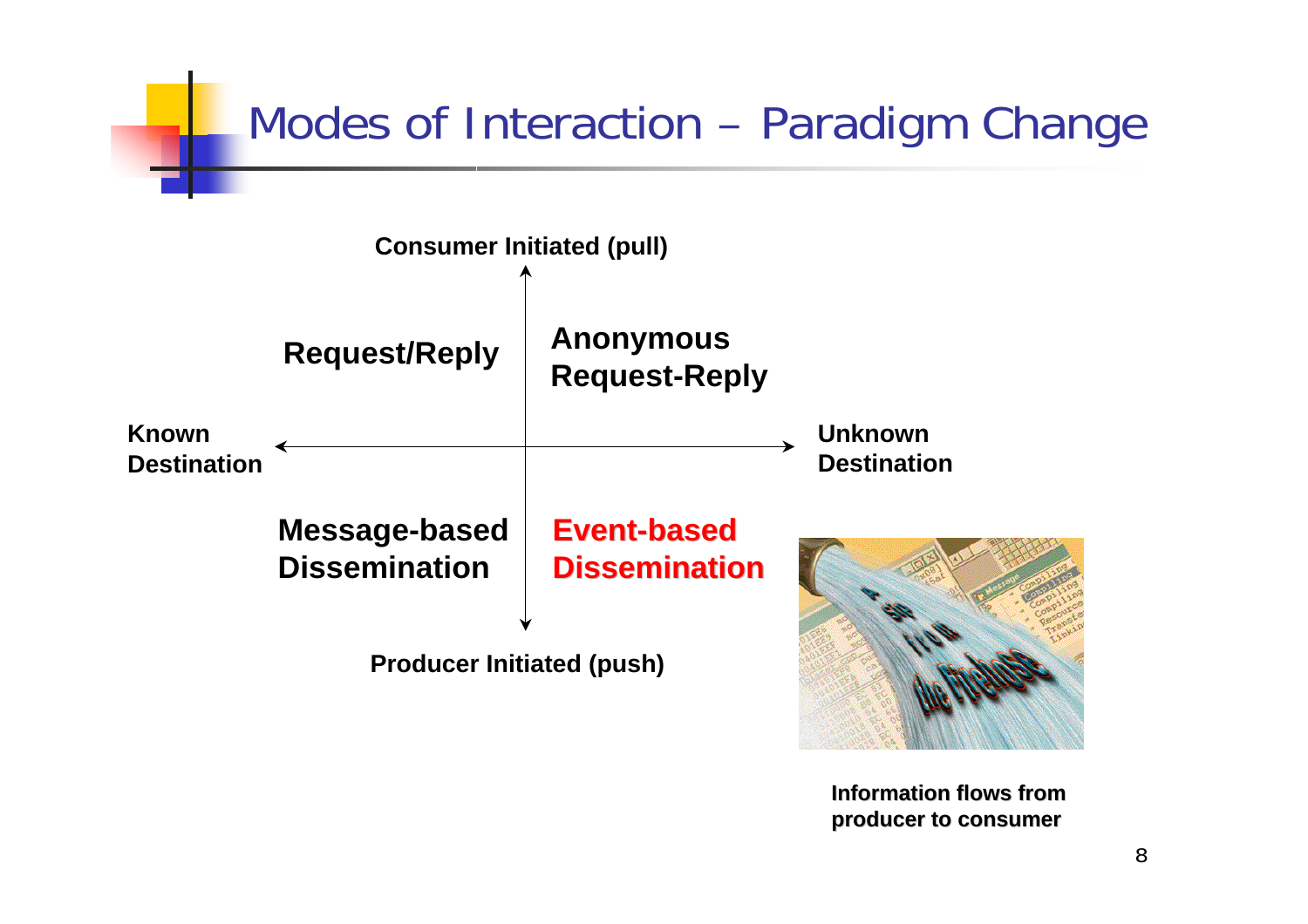# RFID & Supply Chain Mgmt (cont)

- ePC & RFID
	- ePC is stored in a RFID-Tag
	- **Reader gets the message (ePC)**
	- **ePC** needs to be disseminated and processed
		- Workflow, ERP, etc.
- It imposes challenges on the IT infrastructure
	- **Data processing** 
		- Online handling of huge amounts of streaming data
		- Storage, network bandwidth & systems
	- **Integration** 
		- **DBs, data warehouses and enterprise apps**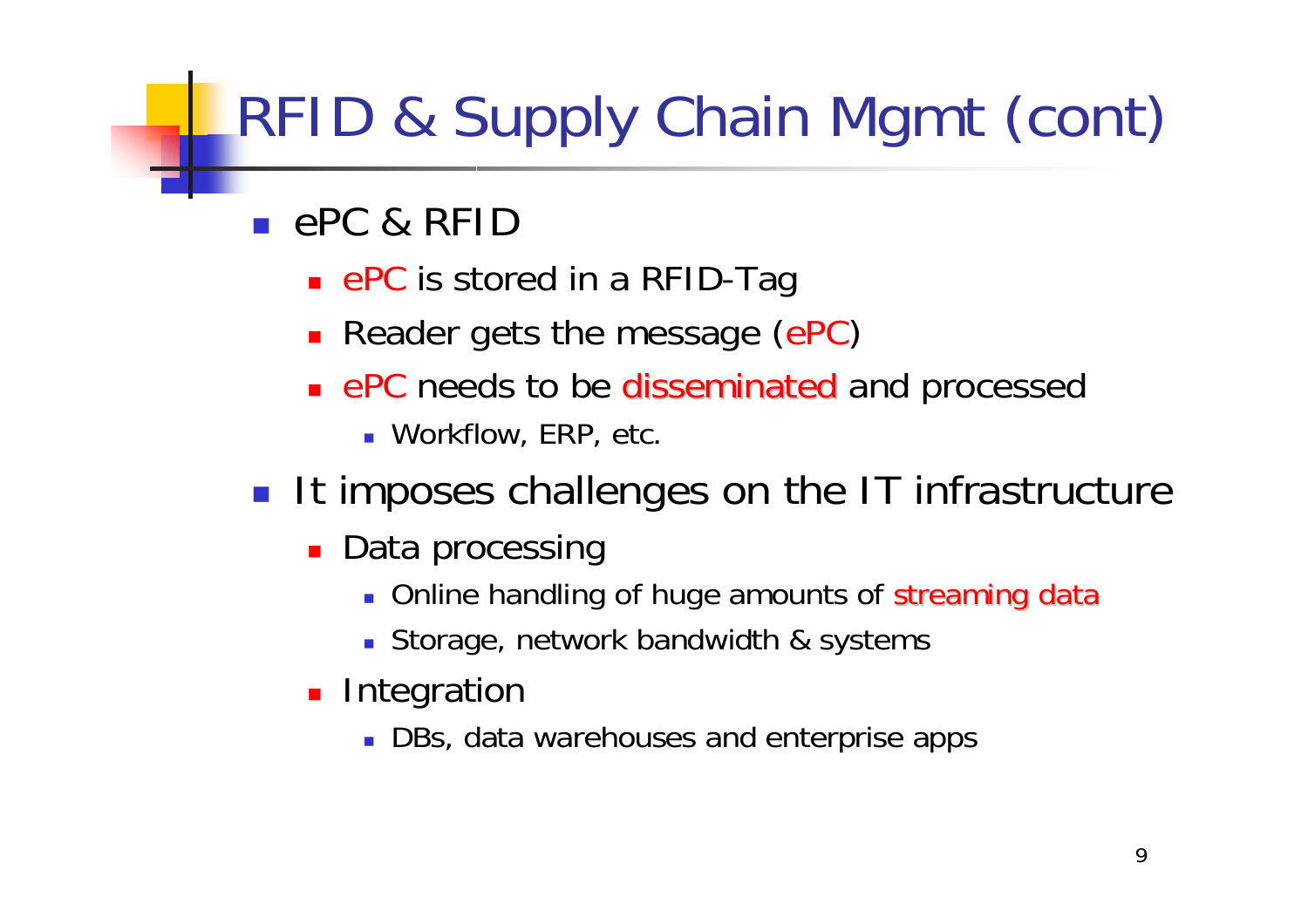#### Middleware/Infrastructure

- $\mathcal{L}_{\mathcal{A}}$  From the software point of view
	- **Data is no longer static: streams of data!**
	- Data exchange across enterprise boundaries:
		- **Data is generated along the supply chain**
		- **Transactions (workflows, etc)**
		- **Privacy aspects (who consumes which data)**
	- **Data needs to be disseminated proactively** 
		- **From data producers to data consumers**
		- **1**-to-many communications
- **Traditional Middleware (Request/reply) does** not fit
- **Exent handling infrastructure is required**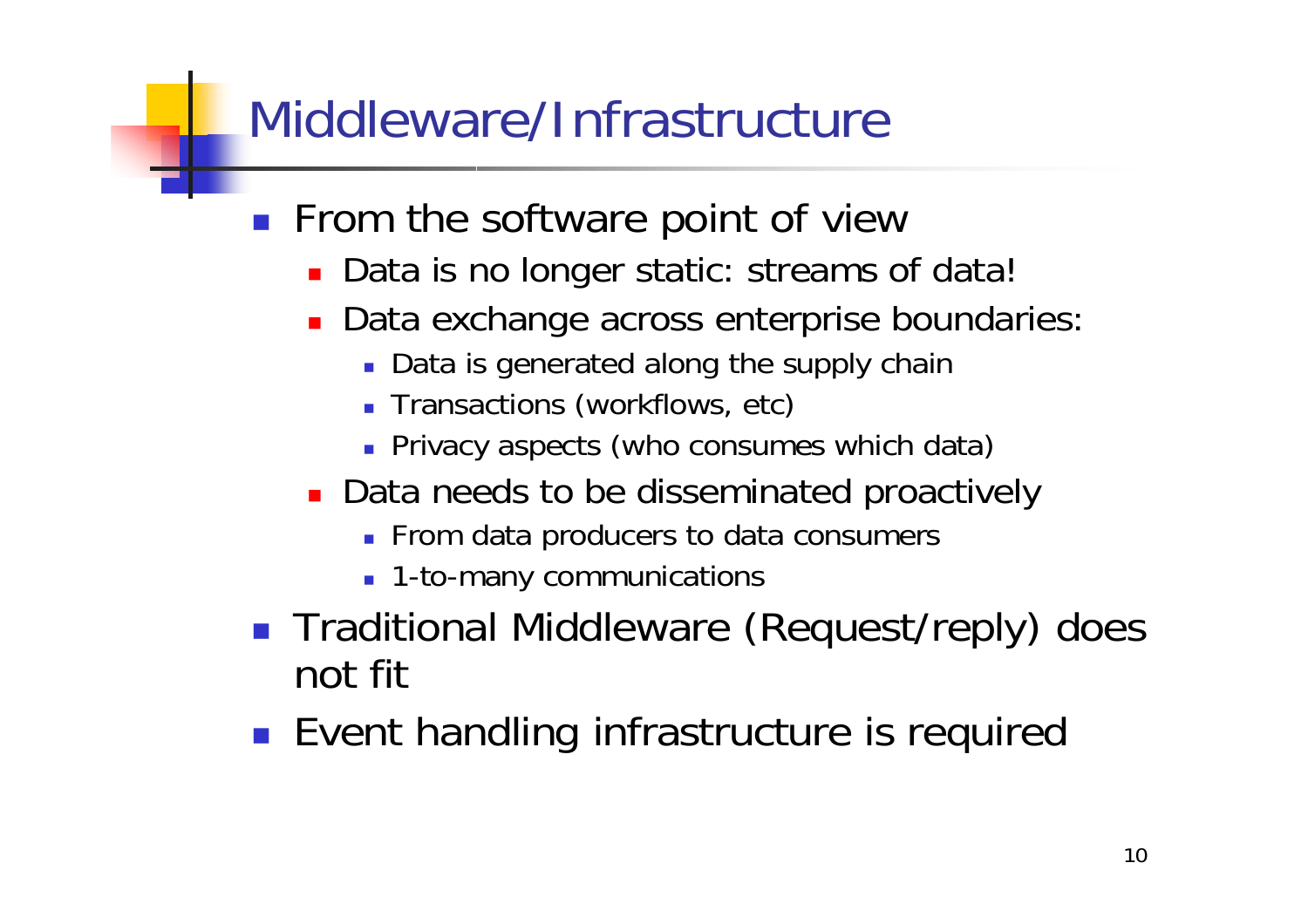#### AutoID Software Infrastructure

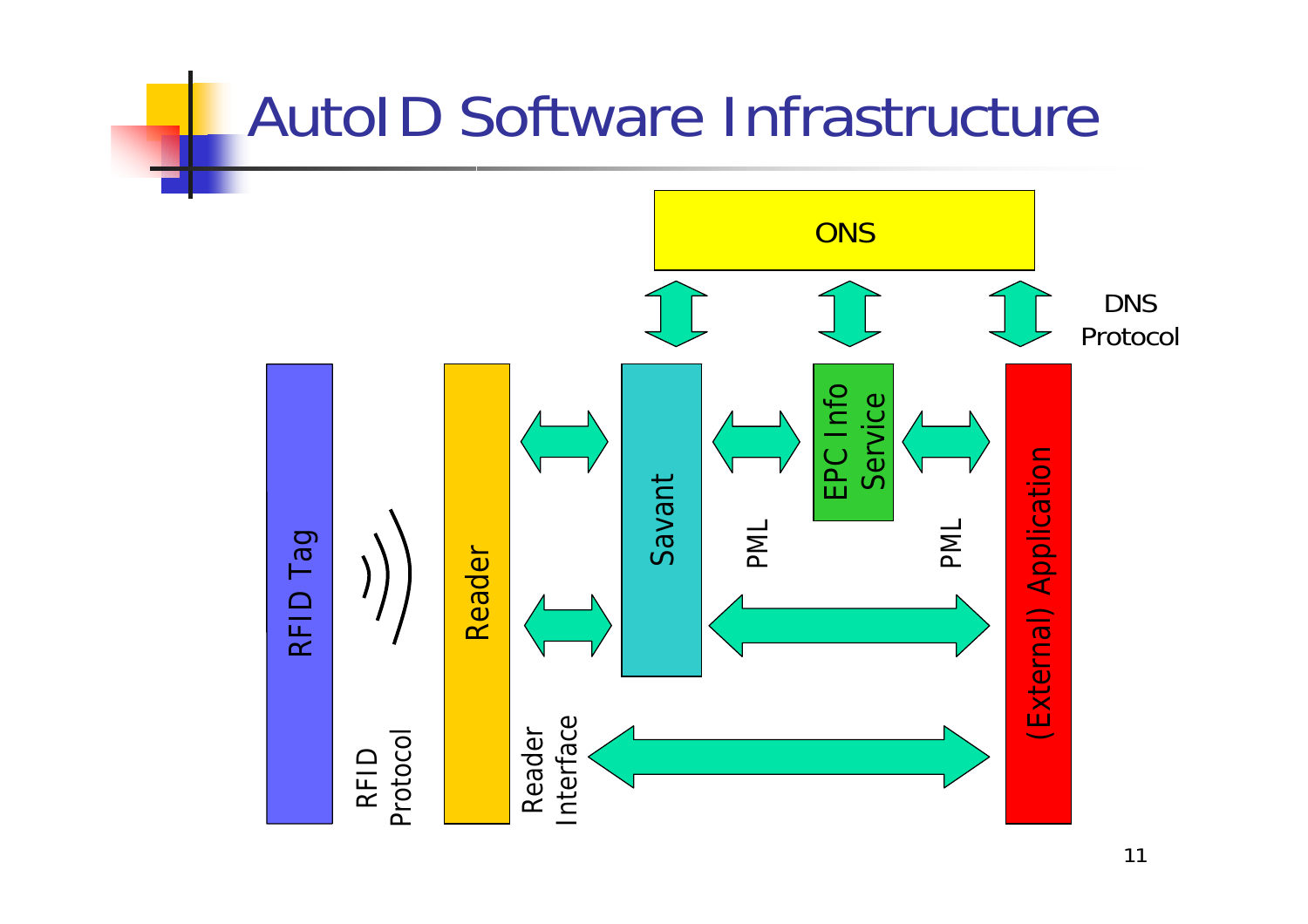# Savant

- Savant is the middleware component of the EPC Network
- Savant processes and distributes data/event streams
- **Processing consists of filtering and** aggregating
- Savant is a container for processing modules: standard and user-defined
- Version 1.0 only contains 2 standard modules: core and readerproxy
- Key point 1: readerproxy queries reader peripherals
- Key point 2: filtering and aggregation not implemented in Savant 1.0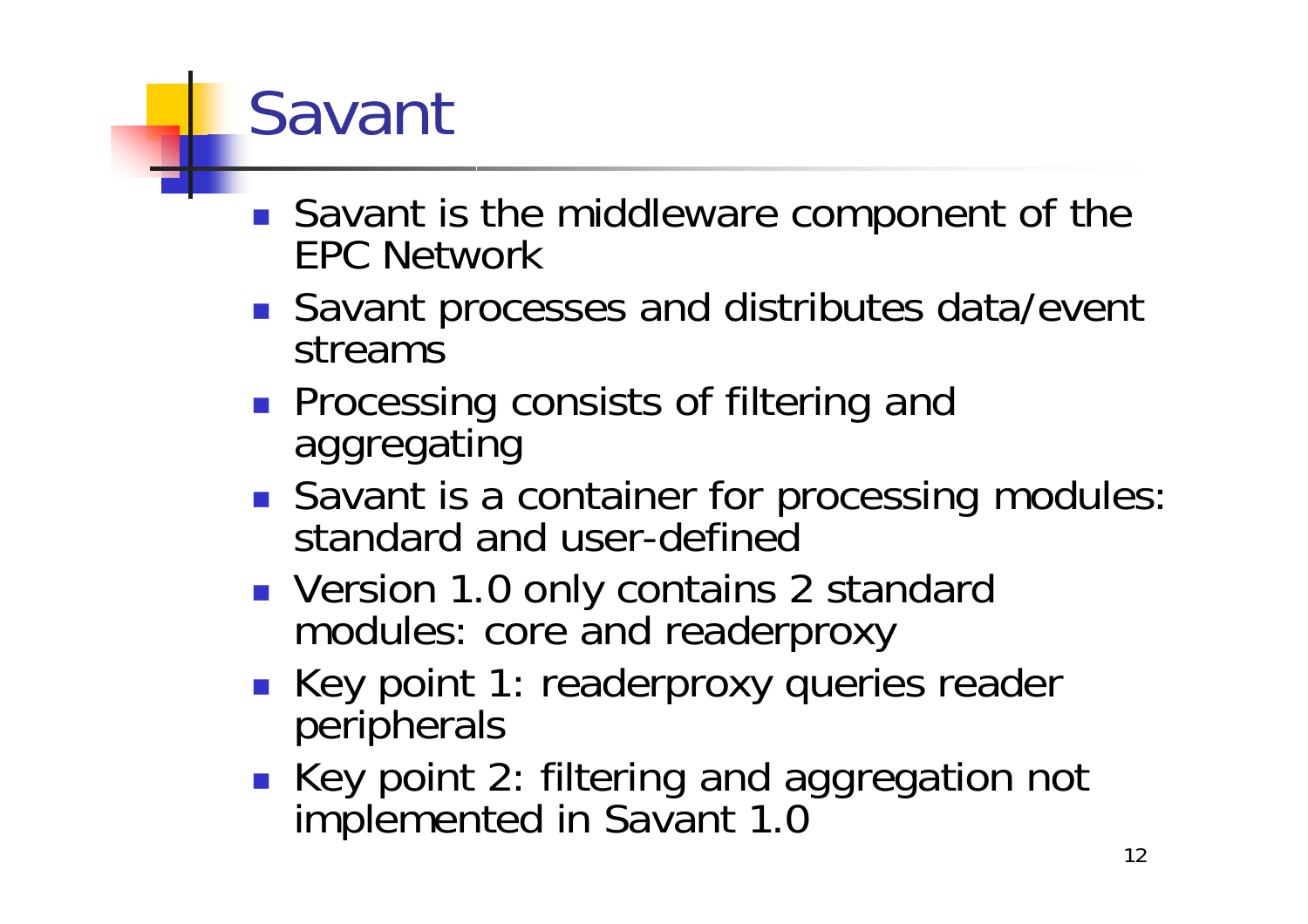# SAP's Auto-ID Architecture

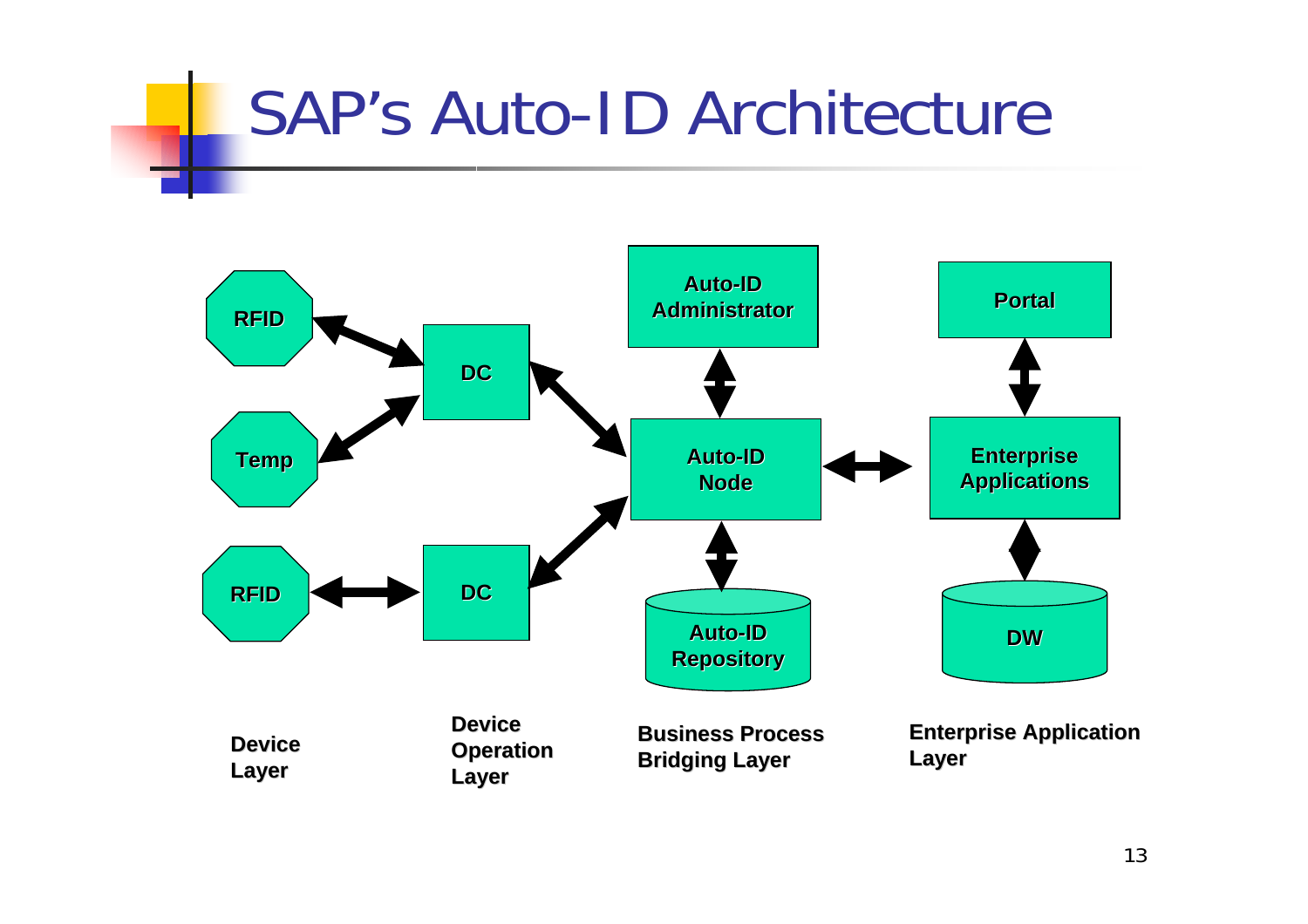#### Challenges in RFID – Auto-ID Technology

- $\mathcal{L}_{\text{max}}$ Scalability: throughputs of 60 billion items/yr,<br>100 msg/sec, 200 Bytes/msg, multiple DB<br>updates/msg and multiple business proc./msg
- **Efficient event filtering: duplicate elimination,** selective message propagation
- $\mathbb{R}^n$ Event aggregation: composition of related events (n objects/pallet, temp over time, temp/position/object ID)
- **Filexible response at the business logic layer**
- **Distribution of system functionality: move** filtering, aggregation and part of business logic to periphery
- System administration and test support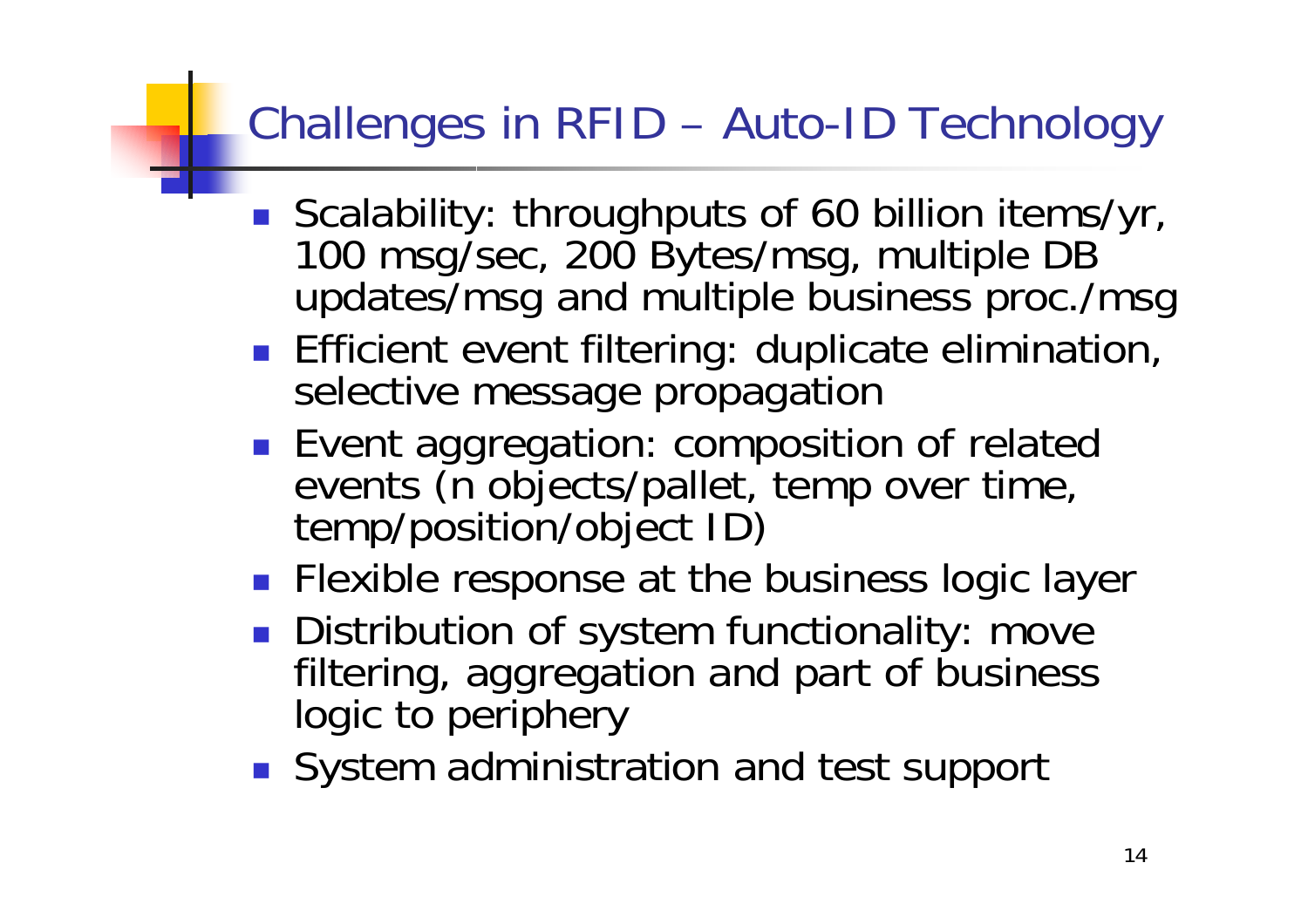#### From RFID to Sensor Nodes –Convergence of Technologies

- **Four classes of tags** 
	- **passive transponders without memory (class 1)**
	- **passive transponders with memory (class 2)**
	- ٠ ■ semiactive transponders with on-board battery (class 3)
	- **active transponders with integrated sensors (class 4)**
- Auto-ID Center developed base architecture and standards for passive RFID tags
- Research community has been moving fast Wireless Sensor Networks (WSN) – mostly sponsored by DoD
- RFID tags are converging to WSN nodes
- $\rightarrow$  middleware must cope with whole range



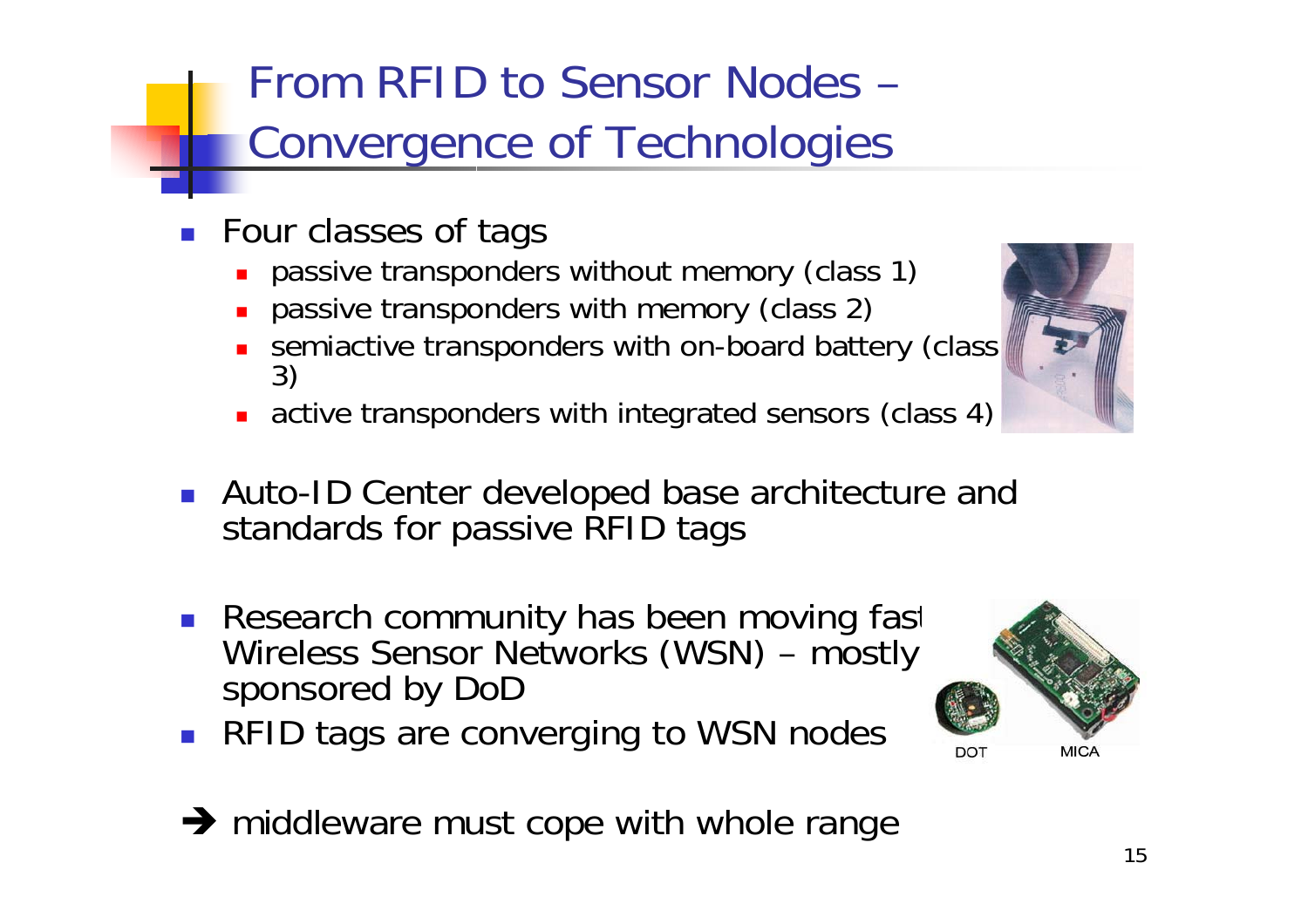### Event Handling Infra - Overview

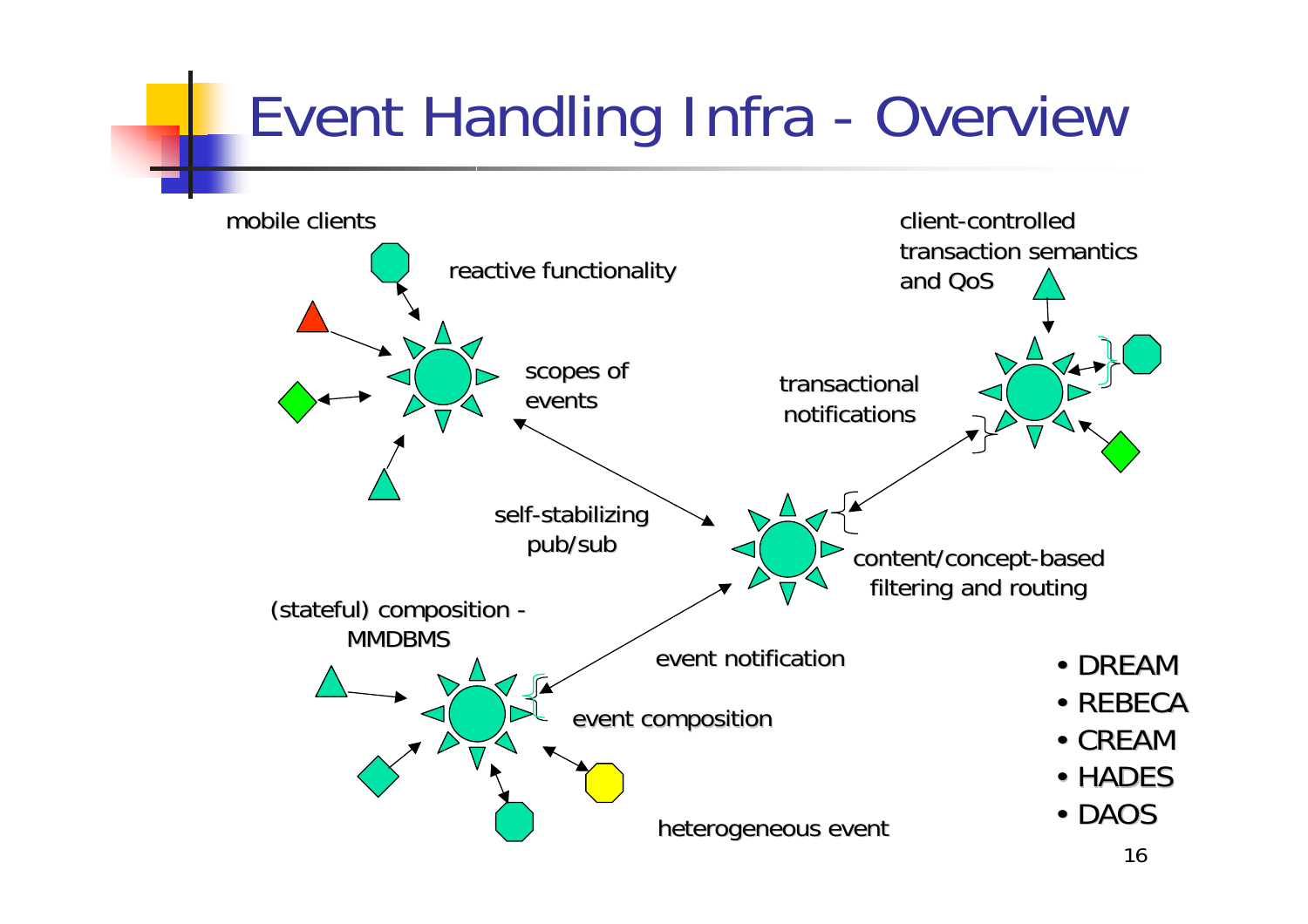#### **Experience**

- $\mathcal{L}_{\mathrm{eff}}$ Heterogeneous data integration
- **Notification Services** 
	- **nulti-hop transactions**
	- **n** routing efficiency
	- scopes
	- **n** mobility support
	- scalability (P2P), ...
- **Reactive Functionality**
- **Benchmarking for Enterprise Apps (J2EE)**
- **Norkflow (& Web Services)**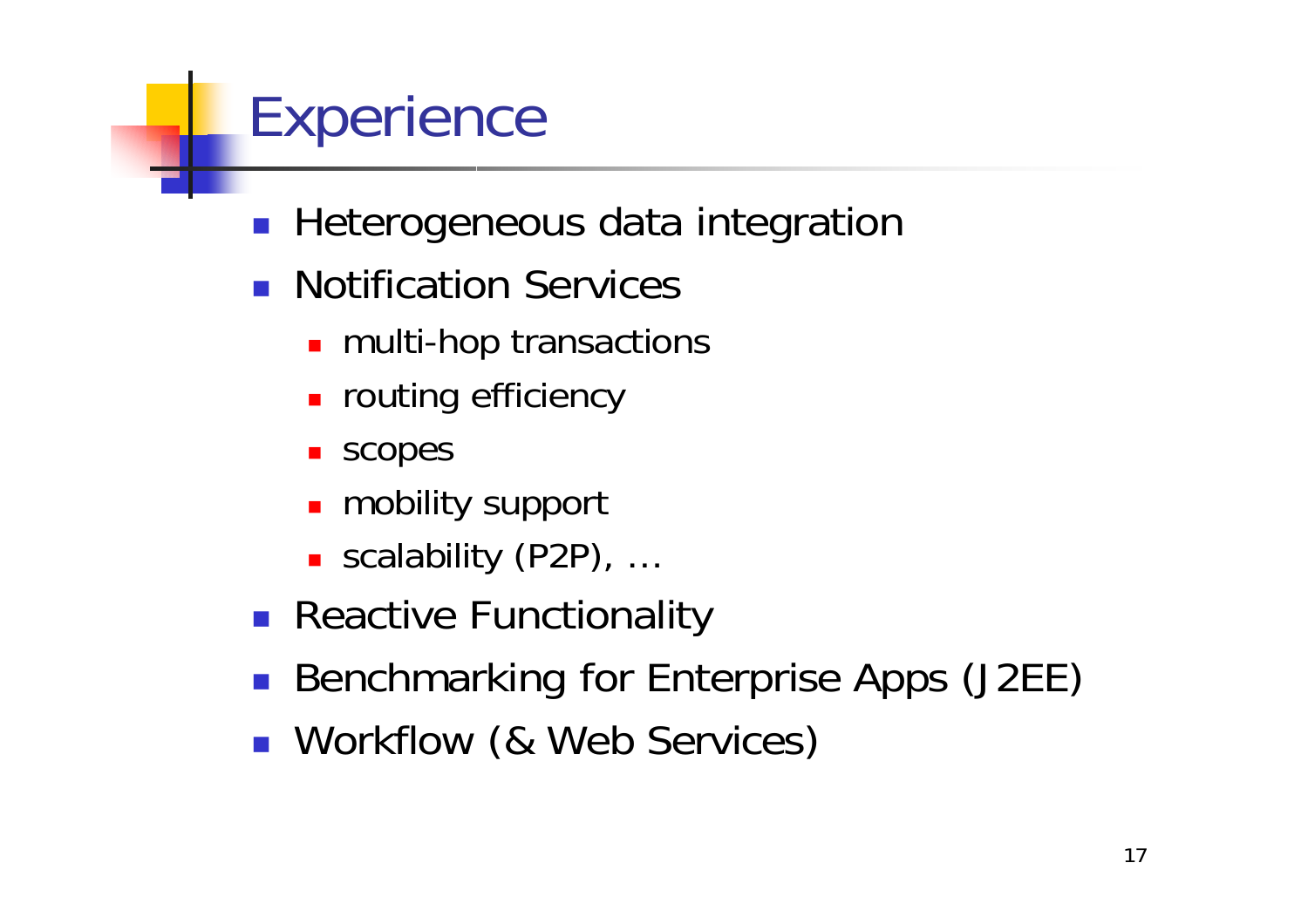#### Performance

- Performance is a critical issue of Auto-ID sytems
- **Nust reconsider architecture** 
	- **n** move business logic to periphery (ruleengine on low-capability devices!!!)
	- **n** move from RPC-like interactions to pub/sub
- $\mathbb{R}^3$ **Nust benchmark existing systems**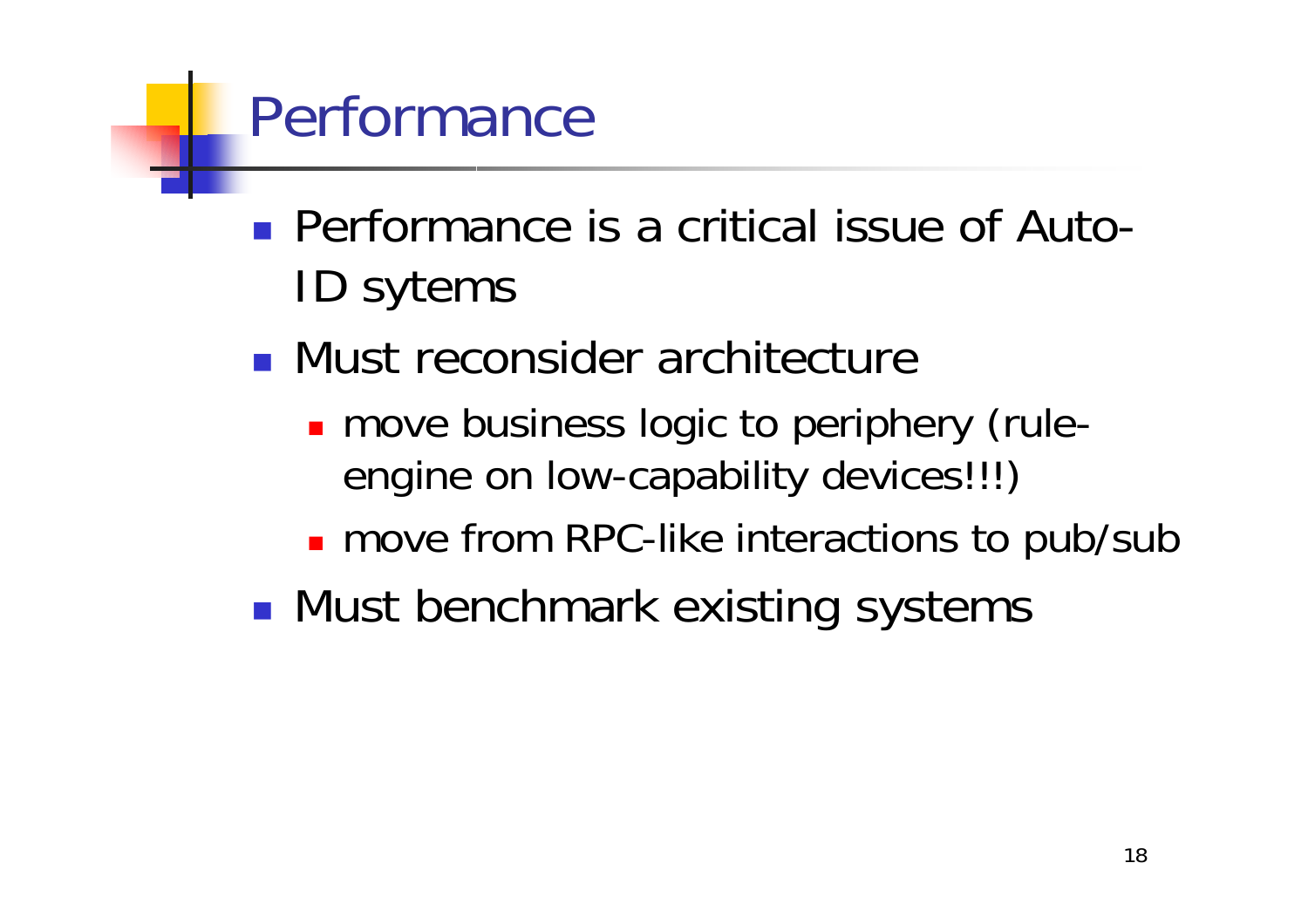## Ongoing Work – Benchmarking

- $\mathbb{R}^3$ **Simulation platform** 
	- **Distributed injection of events**
	- **Different load generation levels**
	- Data generation based on different distributions and scripts
	- **E** Fault injection
	- **Flexible data structures**
- **Also valid for stress tests on notification** services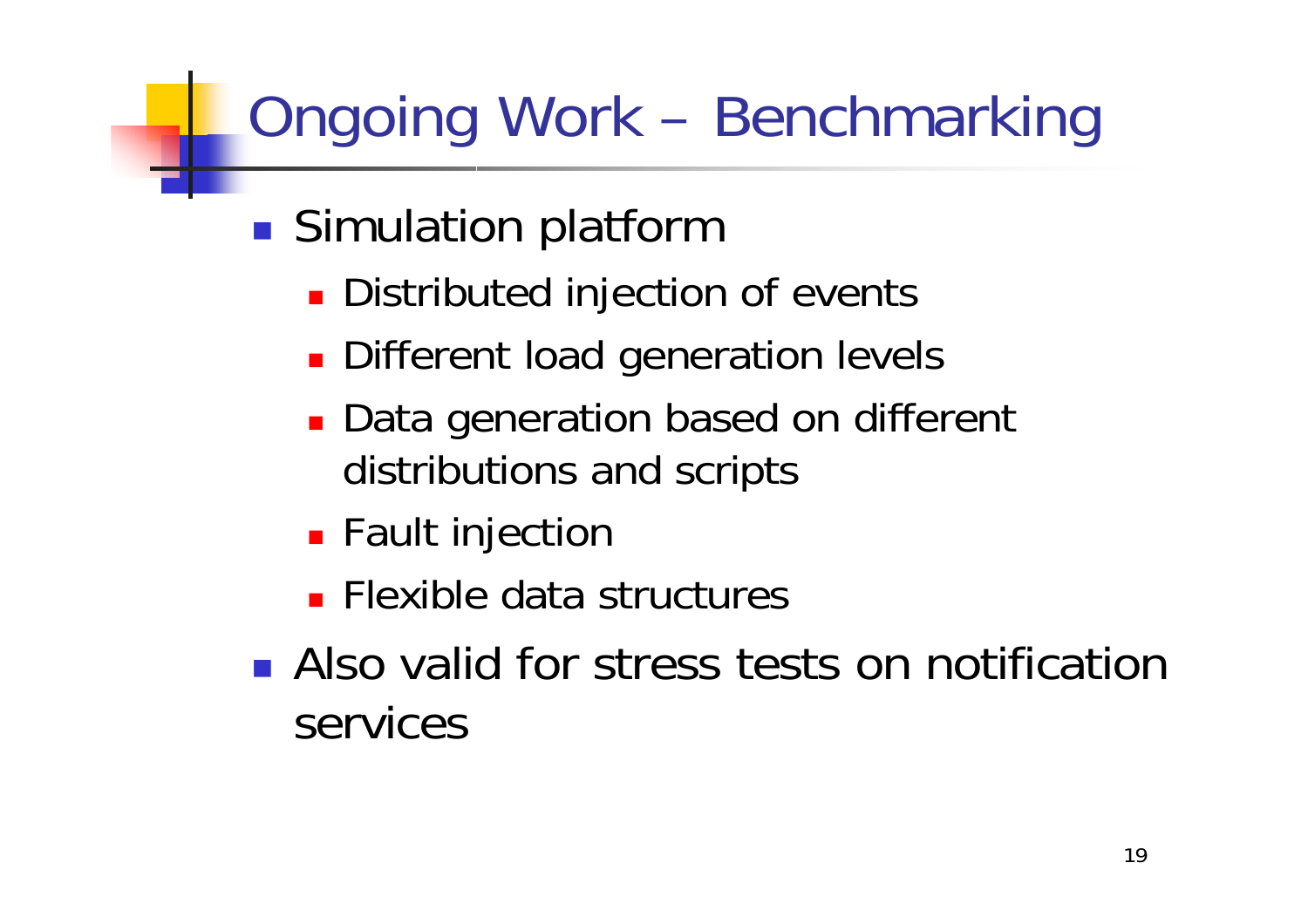### Ongoing Work – WSN Middleware

- **Active RFID** 
	- WSN
	- **Data is no longer aggregated at the edge** (RFID readers)
- **Event-based infrastructure** 
	- **Additional challenges** 
		- **Energy consumption**
		- **Broadcast-based networks**
		- **On-network aggregation**
		- **High rate of failures**